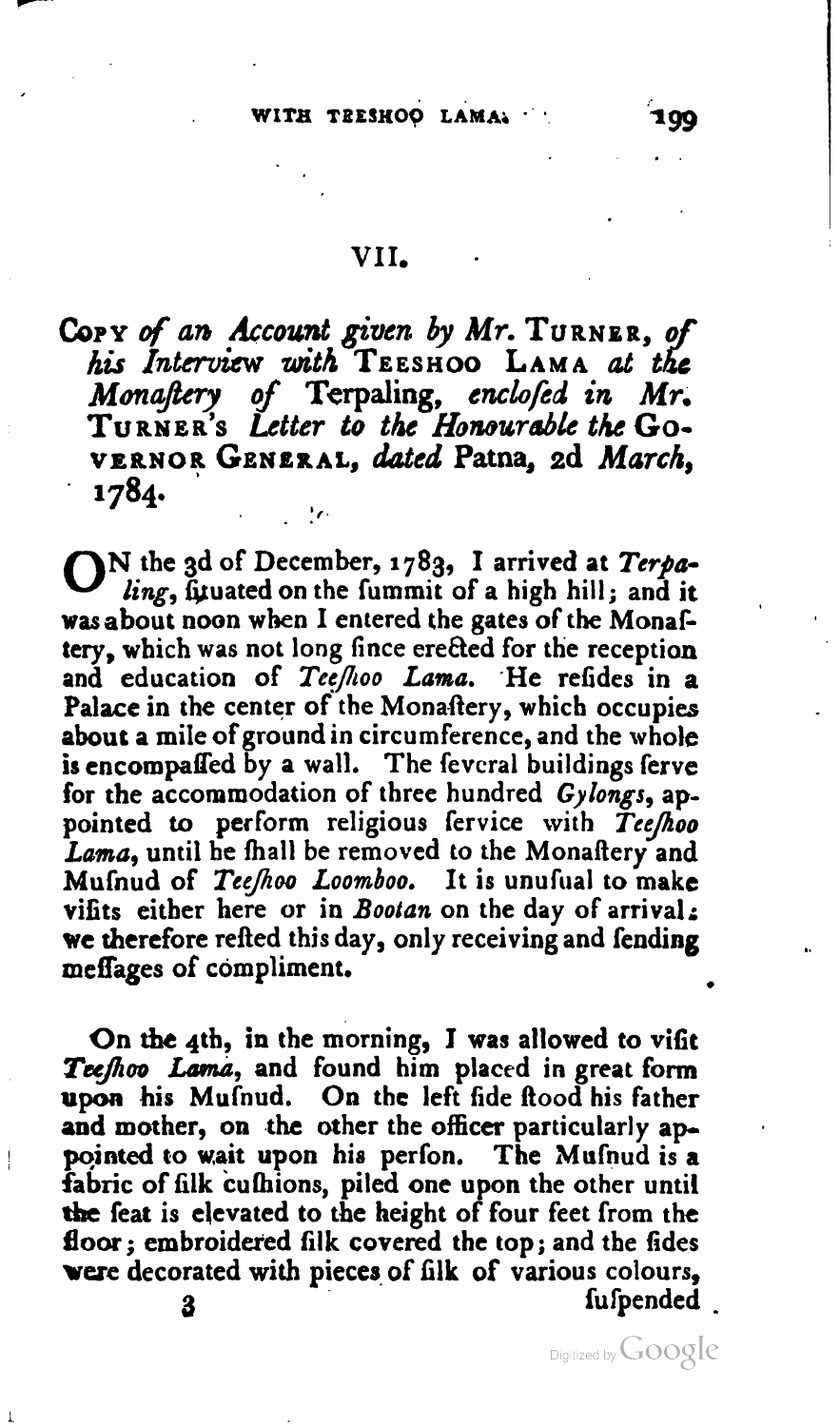fufpended from the upper edge, and hanging down. By the particular requeR of *Teejloo* Lama's father, Mr. *Saunders* and myfelf wore the Englifh drefs.

**I** 

I advanced; and, as is the cuftom, prefented a white pelong handkerchief; and delivered allo into the La**ma's** hands, the Governor's prefent of a Rring of pearls and coral, while the other things were fet down before him. Having performed the ceremony of the exchange of handkerchiefs with his father and mother, **we** took our feats on the right of *TeeJiroo* Lama.

A multitude of perfons, all thofe ordered to efcort me, were admitted to his prefence, and allowed to make their proftrations. The infant Lama turned towards them, and received them all with a cheerful and **figni**ficant look of complacency. His father then addreffed me in the *Tibet* language, which was explained to me by the interpreter, that *TeeJoo* Lama had been ufed to remain at reft until this time of the day; but he had awoke very early this morning, and could not be prevailed on to remain longer in bed; for, added he, "the <sup>44</sup> English Gentlemen were arrived, and he could not <sup>4</sup> fleep." During the time we were in the room, I ob-<br>ferved the *Lama*'s eyes were fcarce ever turned from us; and when our cups were empty of tea, he appeared uneafy, and throwing back his head, and contracting the &in of his brow, he kept making a **noife,** for he could not [peak, until they were filled again. He took **out of**  a golden cup, containing confefis, fome burnt fugar, and firetching out his arm, made a motion to his attendants to give them to me. He then fent fome in like manner to Mr. Saunders, who was with me. I found **rnyfelf,** though vifiting **an** infant, under the neceffity of fay **in4** 

Digitized by Google

**I**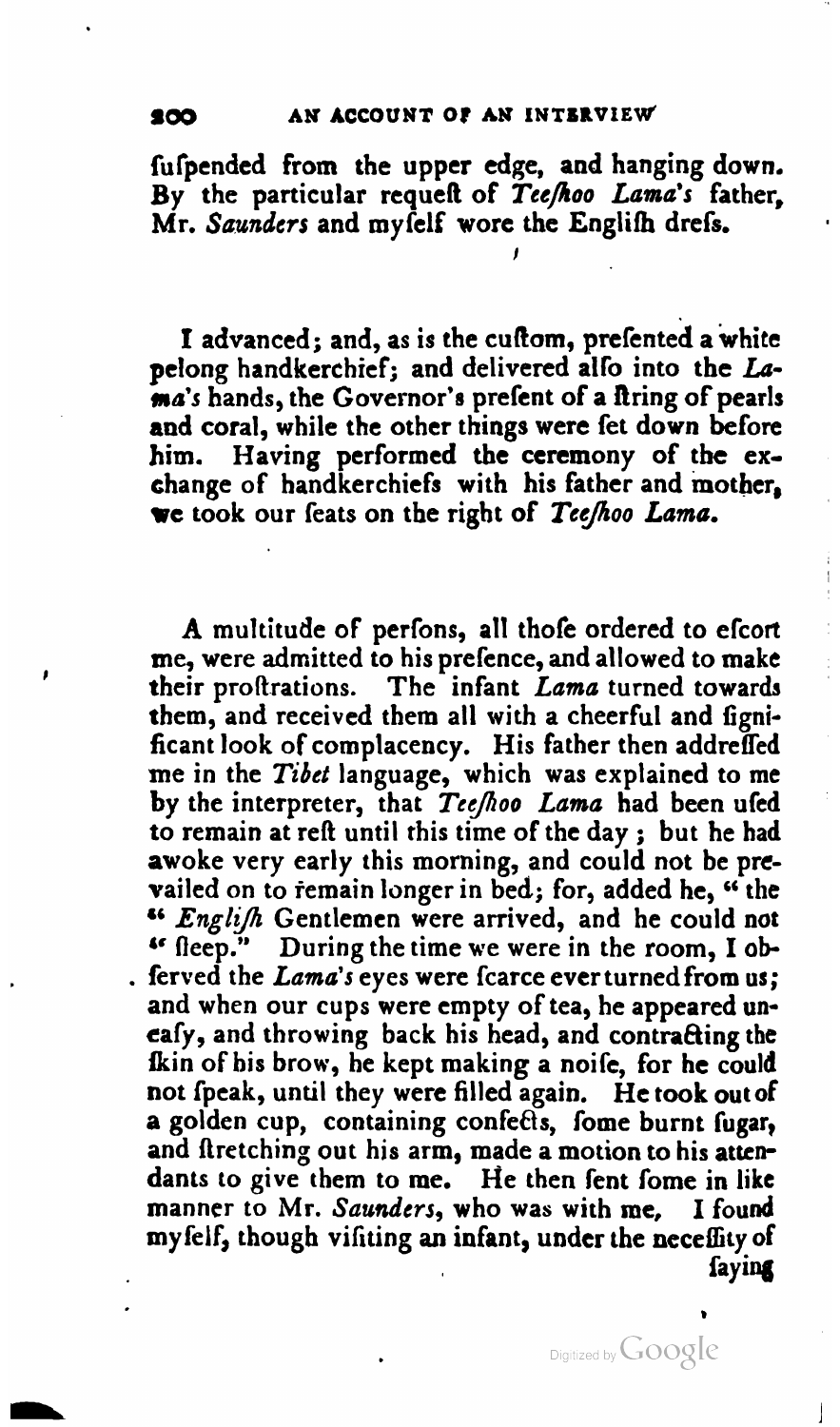faying fomething; for it was hinted to me, that, notwithfianding he is unable to reply, it is not to be inferred that he cannot underftand. However, his incapacity of anfwering excufed me many words; and I juft briefly faid, That the Governor-General, on receiving the news of his deceafe in **China,** was overwhelmed with grief and forrow, and continued to lament his abfence from the world, until the cloud that had overcaft the happinels of this nation by his re-appearance was difpelled ; and then, if pofible, a greater degree of joy had taken place than he had experienced of grief bn receiving the firfi mournful news. The Governor wihed he might lonq continue to illumine the world with his prefence ; and was hopeful that the friendthip which had formerly fubfifted between them would not be diminifhed, but rather that it might be-come Ail1 greater than before ; and that, by his continuing to fhew kindnefs to my countrymen, there might be an extenfive communication between hisvotaries and the dependants of the *Britifh* nation. The little creature turned, looking AedfaRly towards me with the appearance of much attentian while I **[poke,** and nodded with repeated but flow movements of the head, as though he underflood and approved every word, but could not utter a reply. The parents, who flood by all the time, eyed their fon with a look of affection, and a fmile exprefive of heartfelt joy at the propriety of the young Lama's conduct. His whole regard was turned to us: he was filent and fedate, never once looking towards his parents, as if under their influence at the time; and with whatever pains his manners may have been formed fo correct, yet I muft own his behaviour on this occafion, appeared perfectly natural and fpontaneous, and not diretted by any aQion or **fign** of authority.

The fcene in which I was here brought to take a part, **was** too new and extraordinary, however trivial, if not **VOL.** I. *Q* abfurd,

Digitized by **GOOgle**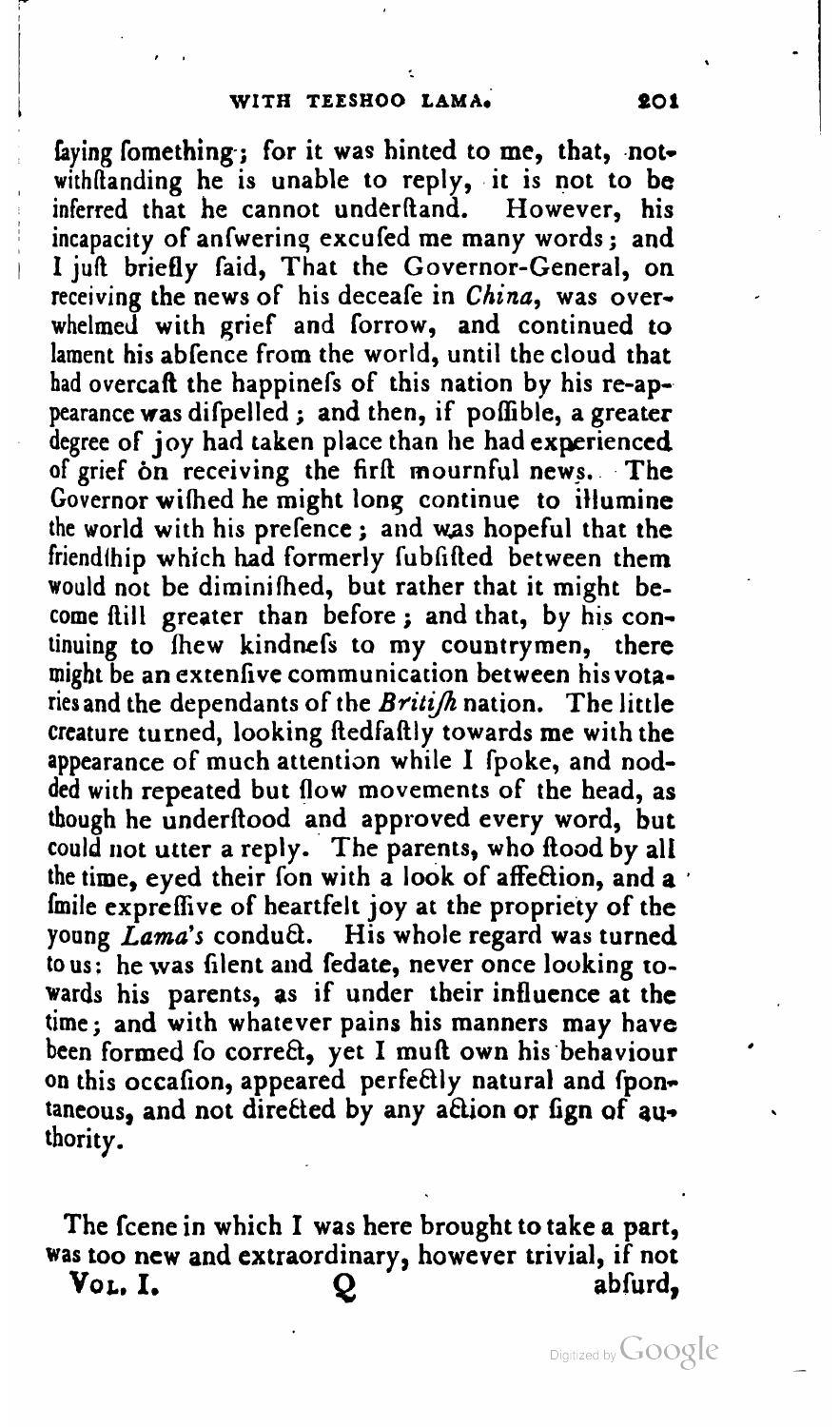abfurd, as it may appear to fome, not to claim **from**  me great attention, and confequently minute remark.

*TcejAoo Lama* is at this time about 18 months of age. He did not fpeak a word, but made moft expreffive figns, and conducted himfelf with aftonifhing dignity and decorum. His complexion is of that hue which in *England* we fhould term rather brown, **but**  not without colour. His features good, fmall black eyes, an animated expreffion of countenance; and altogether I thought him one of the handfomeft children I had ever feen. I had but little converfation with the father. He told me he had directions to entertain me three days on account of *Tee/oe Lama;* and entreated me with To much earnefinefs to pafs another on his **own**  account, that I could not refift complying with his requeft. He then invited us for to-morrow to an entertainment he propofed to make at a fmall difiance from the Monaftery, which invitation having accepted, **wc**  took our leave, and retired.

In the courfe of the afternoon I was vifited by two officers of the *Lama's* houfehold, both of whom areimmediately attendant on his perfon. They fat and converfed with me fome time, enquired after Mr. *Bogk,*  whom both of them had feen ; and then remarking how exttemely fortunate it was the young *Lama's* having regarded us with very particular notice, obferved on the very firong partiality of the former *TccJlioo Lana* **for**  the  $English$ , and that the prefent one often tried to utter<br>the name of the  $English$ . I encouraged the thought, ' hopeful that they would teach the prejudice to ftrength**en** with his encreafing age; and they affured me that fhould he, when he begins to fpeak, have forgot, they would early teach him to repeat the name of **HaJtings.** 

**On** 

Digitized by GOOgle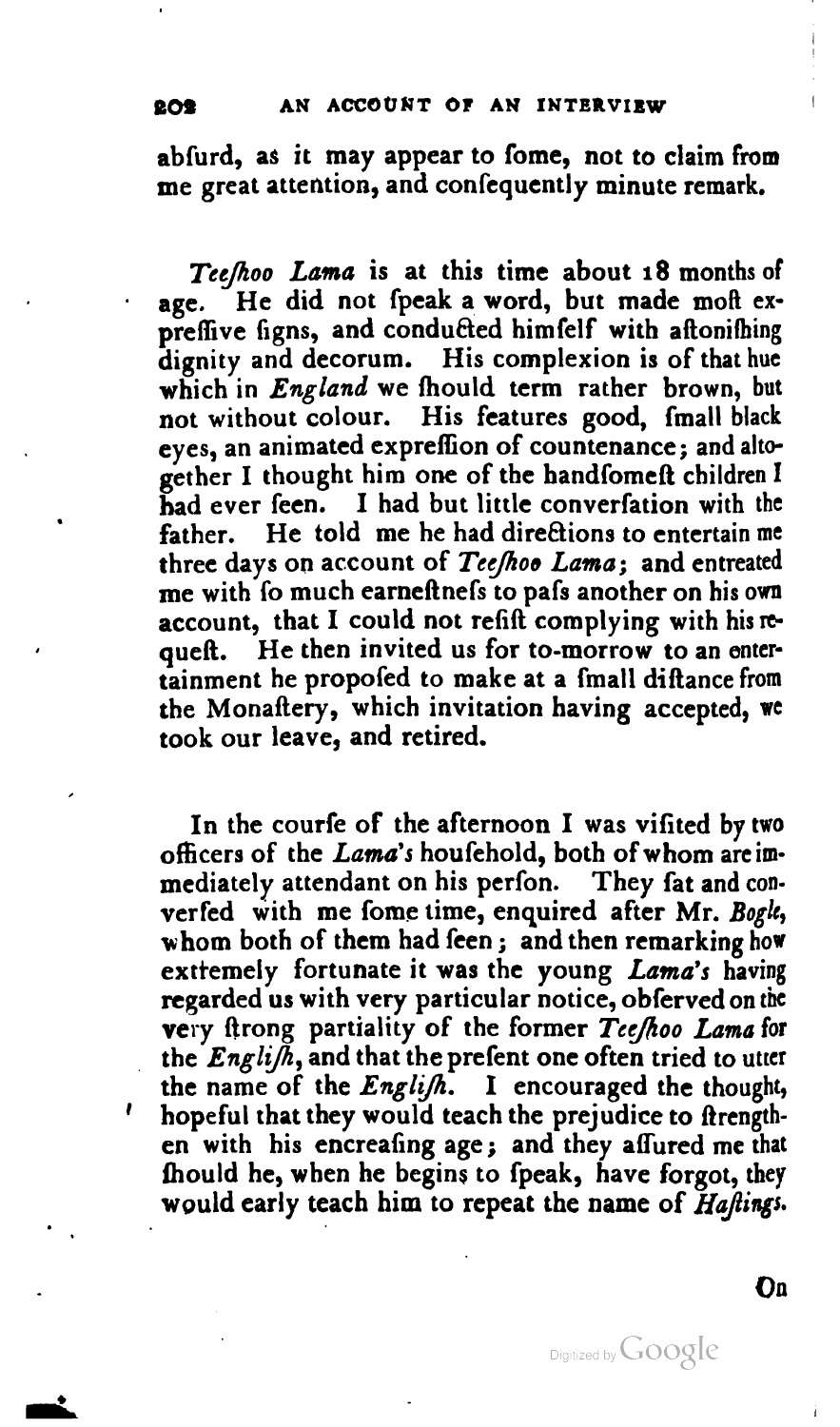On the morning of the 6th, I again waited on *TceJoo*  **Lama,** to prefent fome curiofities I had brought for him from Bengal. He was very much ftruck with a fmall clock, and had it held to him, watching for a long time the revolutions of the moment hand : he admired it, but with gravity, and without any childifh emotion. There was nothing in the ceremony different from the firit day's vifit. The father and mother were prefent. I ftaid about half an hour, and retired, to return and take leave in the afternoon.

The votaries of *Tcejloo* **Lama** already begin to flock in numbers to pay their adorations to him. **Few** are yet admitted to his prefence. Thofe who come, **eG**  teem it a happinefs if he is but fhewn to them from the window, and they are able to make their proftrations before he is removed. There came to-day a party of *Rilmaaks* **(Culmuc** *Tartars)* for purpofesof devotion, and to make their offerings to the **LAMA.** When I returned from vifiting him, I faw them ftanding at the entrance of the fquare in front of the palace, each with his cap off, his hands being placed together elevated, and held even with his face. They remained upwards of half an hour in this attitude, their eyes fixed upon the apartment of the **LAMA,** and anxiety very vifibly depicted in their countenances, At length, I imagine, he appeared ta them ; for the began all together **by** lifting their hands, ftill clofed, above their heads, then bringing them even with their faces, and after lowering \$hem to their brealts, then feparating them: to **qffiif**  them in finking and rifing, they dropt upon their knees, and firuck their heads againft the ground. This with the fame motions was repeated nine times. They afterwards advanced to deliver their prefents, confifiing **of**  talents of gold and filver, with the products of their country, to the proper officer, who having received them, they retired apparently with much fatisfaction.

Qз

**Upon** 

Digitized by Google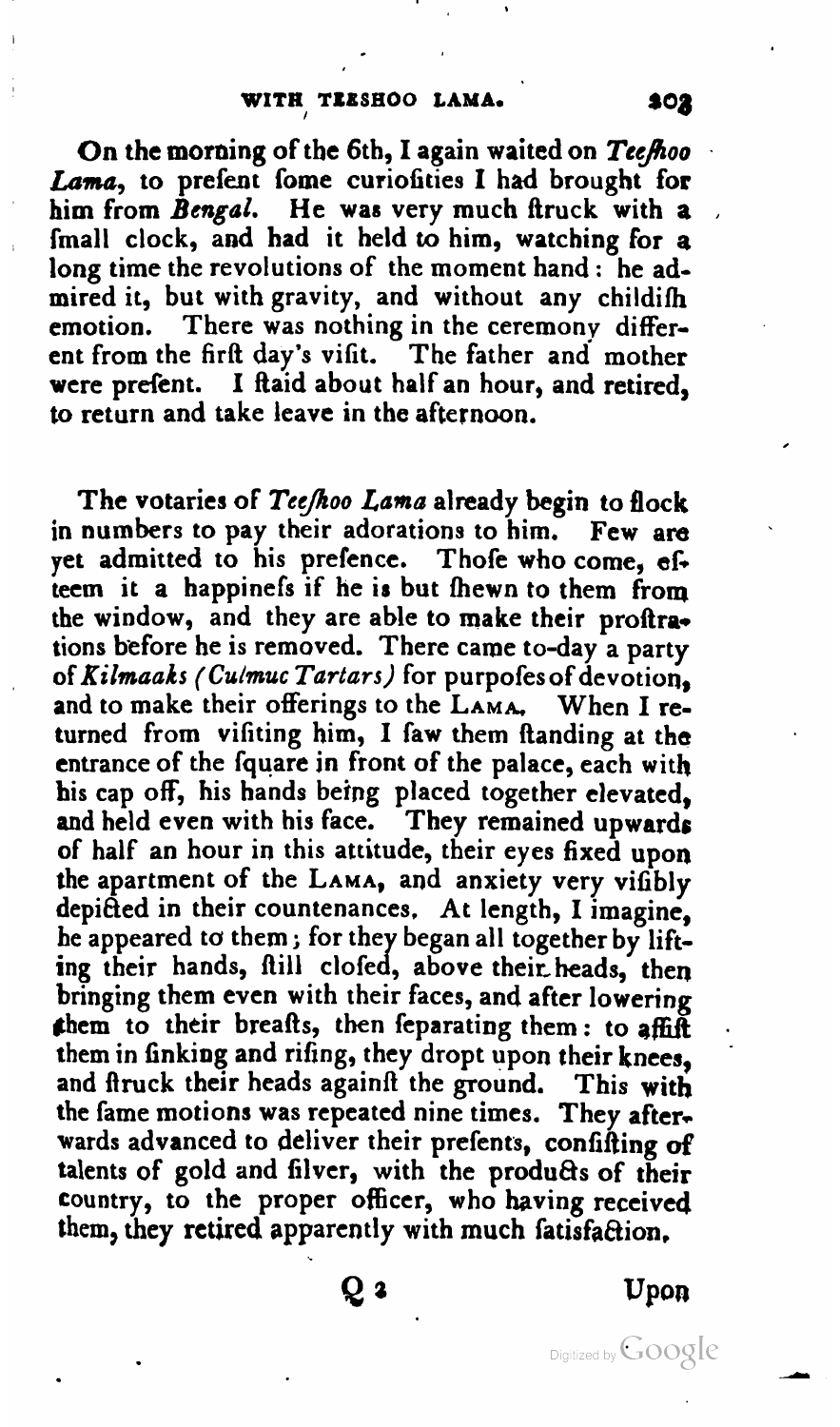Upon enquiry, I learnt that offerings made in this manner are by no means unfrequent, and, in reality, conftitute one of the mofi copious fources from which the *Lamas* of Tibet derive their wealth.

No one thinks himfelf degraded **by** performing there humiliations. The perfons I allude to, who came for this devout purpofe, were attendant on a man of **fupc**  rior rank, that feemed to be more engroffed than the reft in the performance of the ceremony. He **wore** a rich fatin garment, lined with fox &ins ; and a cap with a taifel of fcarlet **filk** flowing from the center of the crown upon the fides all round, and edged with a broad band of Siberian fur.

According to appointment, I went in the afternoon to **make** my laR vifit to *TecJoo Lama.* I received his difpatches for the Governor-General, and from his parents two pieces of fatin for the Governor, with **many**  compliments.

They prefented me with a veft, lined with lambfkins, making many affurances of a long remembrance, and obferving that at this time *TeeJlroo Lama* is an infant, and incapable of converfing, but they hoped to fee me again when he **hall** have become of age. **I** replied, that, by fivor of the *Lama,* I might again vifit this country : I looked forward with anxiety to the time when he fhould mount the Mufnud, and fhould then be extremely happy in the opportunity of paying my refpects. After fome expreffions and proteftations of mutual regard, my vifit was concluded. I received **the** 

í,

Digitized by Google